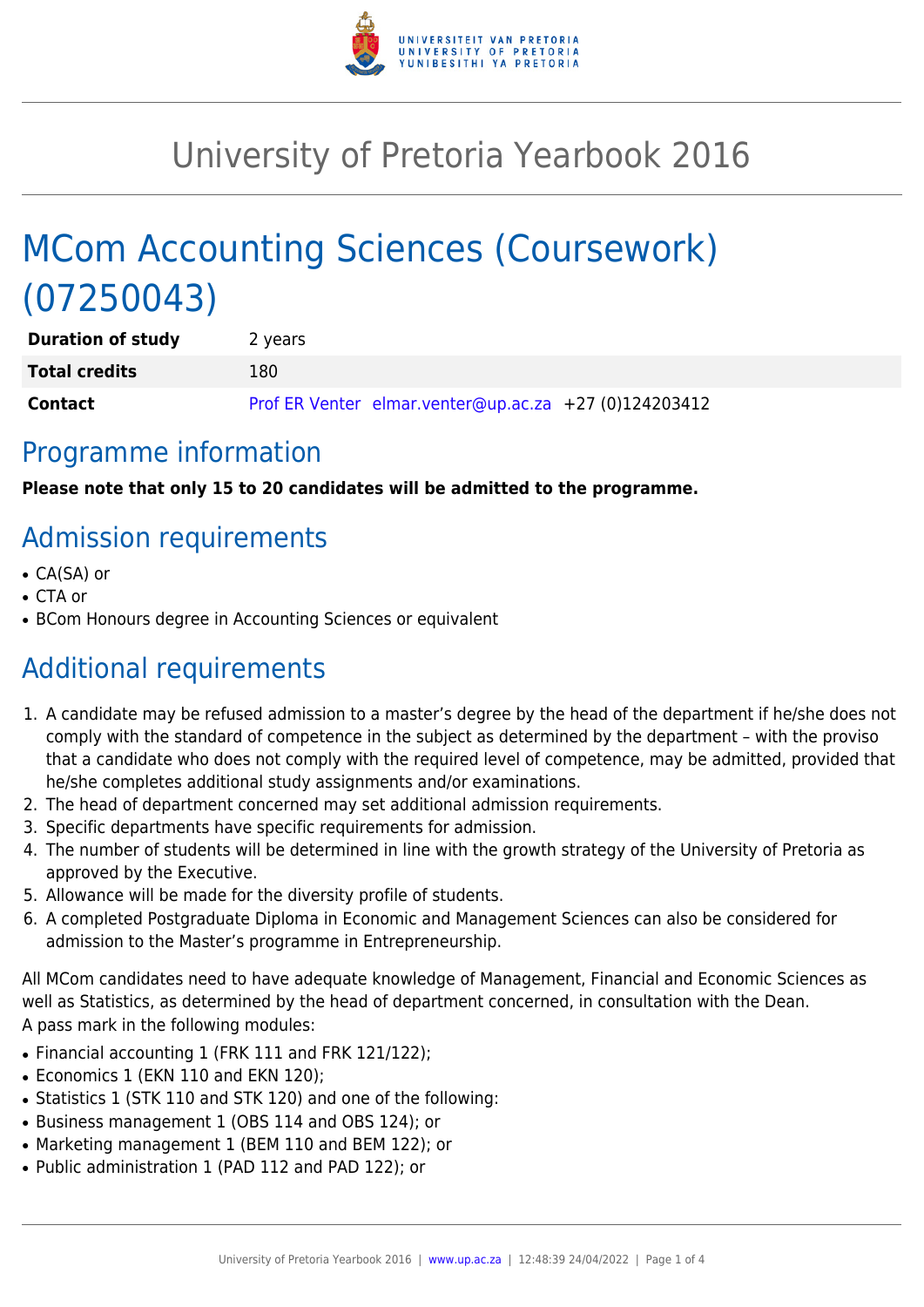

• Industrial and organisational psychology (BDO 110 and BDO 120) or equivalent modules passed at another institution as approved by the head of the department concerned in consultation with the Dean.

### Examinations and pass requirements

The pass mark for both a dissertation and a mini-dissertation is 50%. The provisions regarding pass requirements for dissertations, contained in General Regulation G.12.2, apply mutatis mutandis to minidissertations. A pass mark of at least 50% is required in the examination of each module.

## Research information

#### **Dissertations/mini-dissertations/research reports, curricula and modules**

- 1. The degree programme requires that a dissertation/mini-dissertation/research article must be submitted in a field of study chosen from the fields covered for the honours degree, provided that the Dean may, on the recommendation of the head of department concerned, approve the replacement of the required dissertation by the successful completion of a prescribed number of module credits and a mini-dissertation/research article.
- 2. Information on modules, credits and syllabi is available, on request, from the head of department concerned.
- 3. A module in Research Methodology is compulsory in all programmes. The Dean may, on the recommendation of the head of department concerned, waive the prerequisites.
- 4. Sufficient number of bound copies of the thesis/dissertation must be submitted to the Head: Student Administration for examination, after permission is granted by the supervisor.

#### **Article for publication**

A dean may require, before or on submission of a dissertation, the submission of a draft article for publication to the supervisor. The draft article should be based on the research that the student has conducted for the dissertation and be approved by the supervisor concerned. The supervisor should then have the opportunity to take the paper through all the processes of revision and resubmission as may be necessary and/or appropriate in order to achieve publication.

#### **Submission of dissertation**

A dissertation is submitted to the Head: Student Administration, before the closing date for the various graduation ceremonies as announced annually.

For examination purposes, a student must, in consultation with the supervisor, submit a sufficient number of bound copies of the dissertation, printed on good quality paper and of good letter quality, to the Head: Student Administration. Permission to submit the dissertation in unbound form may be obtained from the supervisor concerned on condition that a copy of the final approved dissertation is presented to the examiners in bound format or electronic format.

In addition to the copies already mentioned, each successful student must submit a bound paper copy as well as two electronic copies of the approved dissertation to the Head: Student Administration in the format specified by the faculty and in accordance with the minimum standards set by the Department of Library Services, before 15 February for the Autumn graduation ceremonies and before 15 July for the Spring graduation ceremonies, failing which the degree will only be conferred during a subsequent series of graduation ceremonies.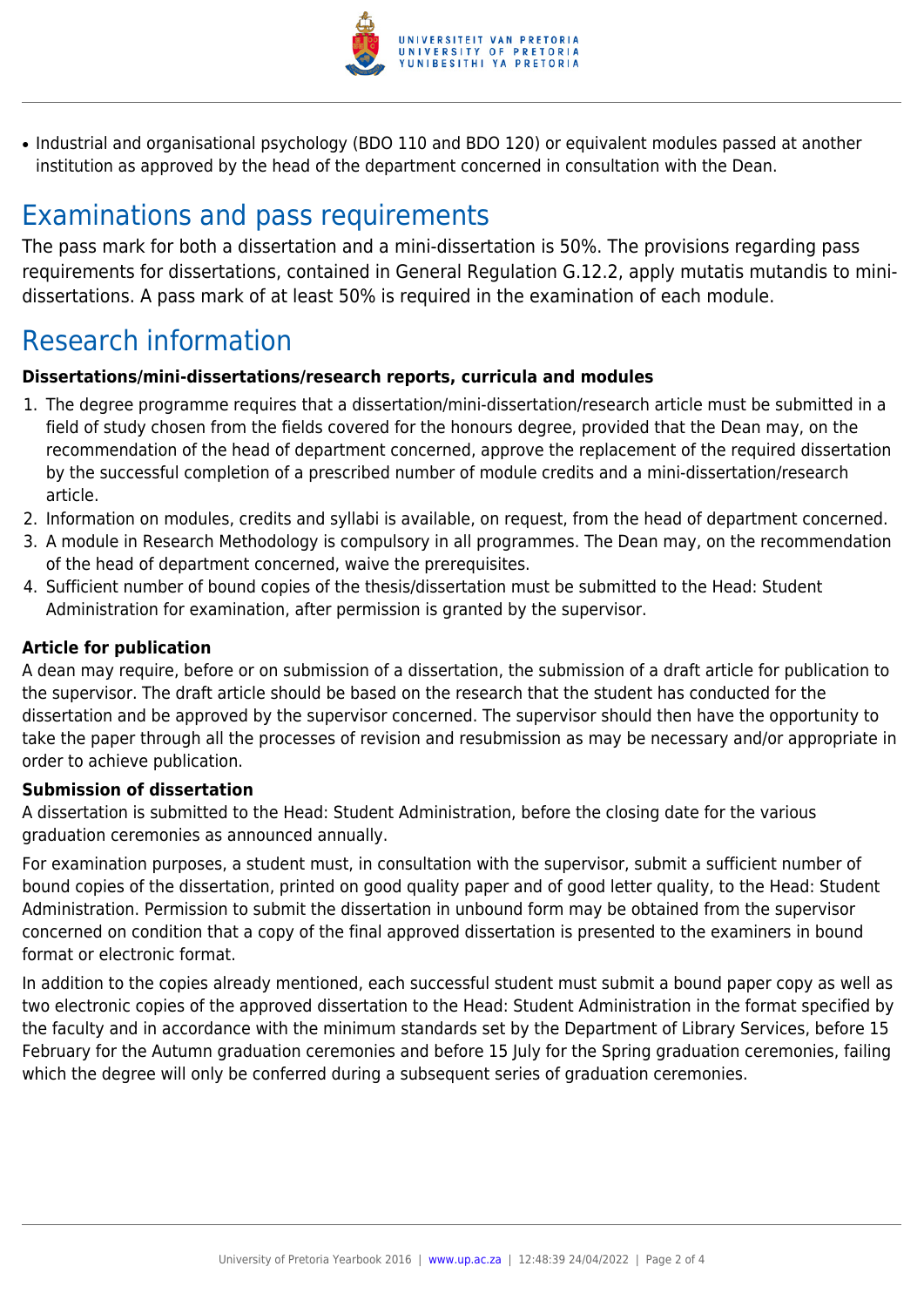

## Curriculum: Year 1

### **Minimum credits: 90**

### **Core modules**

[Financial accounting 801](https://www.up.ac.za/yearbooks/2016/modules/view/FRK 801) (FRK 801) - Credits: 70.00 [Financial accounting 802](https://www.up.ac.za/yearbooks/2016/modules/view/FRK 802) (FRK 802) - Credits: 20.00